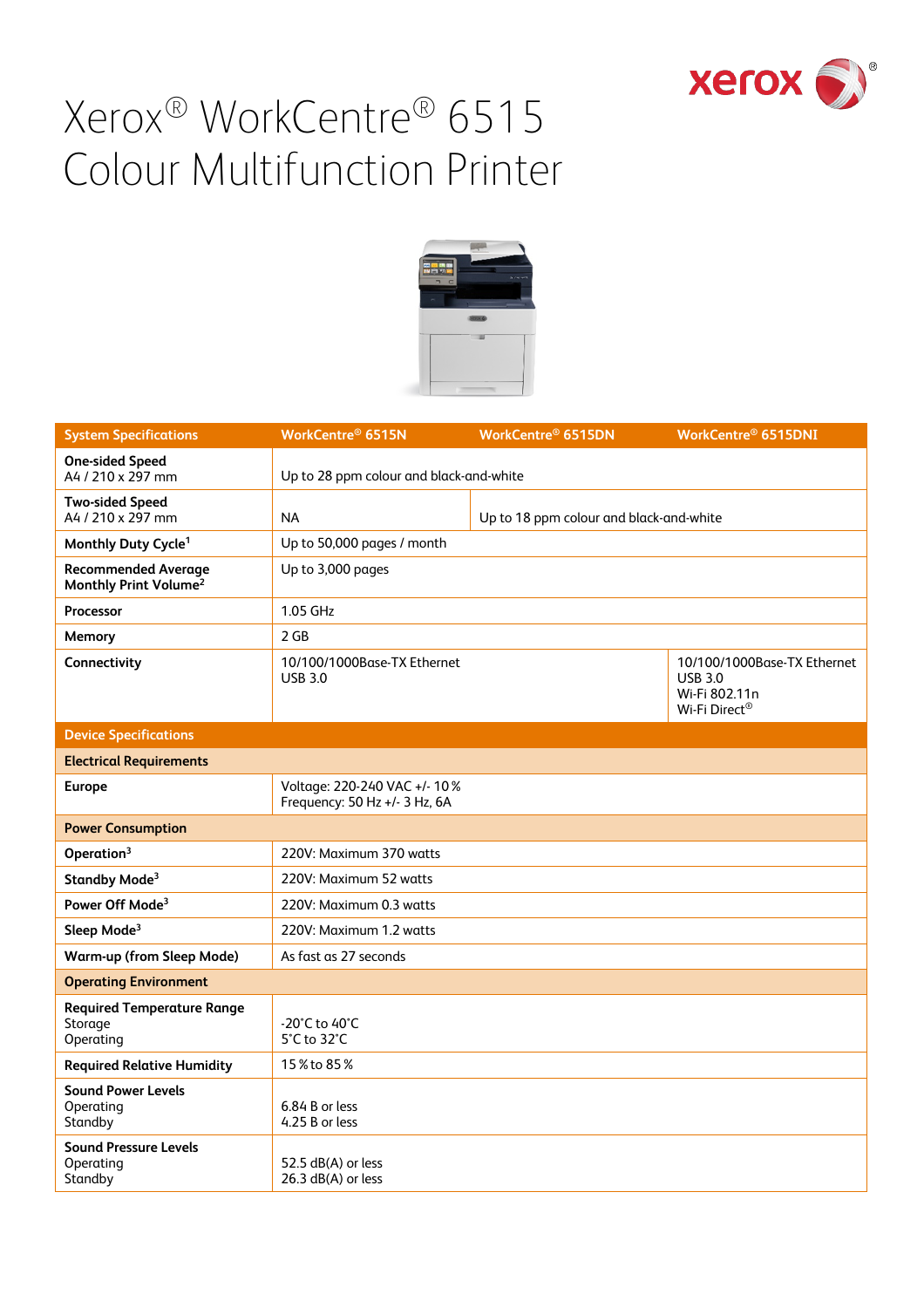| <b>Dimensions and Weights</b><br>(unpackaged)                                        | <b>Width</b>                                                                                                                                                                                                                                                                                                                                                                                                                                                     | <b>Depth</b> | <b>Height</b> | Weight  |
|--------------------------------------------------------------------------------------|------------------------------------------------------------------------------------------------------------------------------------------------------------------------------------------------------------------------------------------------------------------------------------------------------------------------------------------------------------------------------------------------------------------------------------------------------------------|--------------|---------------|---------|
| WorkCentre® 6515N, DN, and<br><b>DNI</b>                                             | 420 mm                                                                                                                                                                                                                                                                                                                                                                                                                                                           | 506 mm       | 500 mm        | 30.7 kg |
| 550-sheet Paper Tray                                                                 | 420 mm                                                                                                                                                                                                                                                                                                                                                                                                                                                           | 465 mm       | 150 mm        | 6.7 kg  |
| <b>Dimensions and Weights</b><br>(packaged)                                          | Width                                                                                                                                                                                                                                                                                                                                                                                                                                                            | <b>Depth</b> | <b>Height</b> | Weight  |
| WorkCentre® 6515N, DN, and<br><b>DNI</b>                                             | 634 mm                                                                                                                                                                                                                                                                                                                                                                                                                                                           | 580 mm       | 659 mm        | 36.2 kg |
| 550-sheet Paper Tray                                                                 | 535 mm                                                                                                                                                                                                                                                                                                                                                                                                                                                           | 584 mm       | 248 mm        | 8.5 kg  |
| <b>Certifications</b>                                                                |                                                                                                                                                                                                                                                                                                                                                                                                                                                                  |              |               |         |
| To view the latest list of certifications, go to www.xerox.com/OfficeCertifications. |                                                                                                                                                                                                                                                                                                                                                                                                                                                                  |              |               |         |
| <b>Print</b>                                                                         |                                                                                                                                                                                                                                                                                                                                                                                                                                                                  |              |               |         |
| <b>First-Print-Out Time</b>                                                          | As fast as 12 seconds colour and black-and-white                                                                                                                                                                                                                                                                                                                                                                                                                 |              |               |         |
| <b>Print Resolution</b>                                                              | Up to 1200 x 2400 dpi                                                                                                                                                                                                                                                                                                                                                                                                                                            |              |               |         |
| <b>Page Description Languages</b>                                                    | Adobe® PostScript® 3™<br>PCL <sup>®</sup> 5e, 6<br><b>PDF</b><br><b>TIFF</b>                                                                                                                                                                                                                                                                                                                                                                                     |              |               |         |
| <b>Maximum Print Area</b>                                                            | 4 mm from all edges                                                                                                                                                                                                                                                                                                                                                                                                                                              |              |               |         |
| <b>Print Features</b>                                                                | <b>Banner Sheets</b><br><b>Booklet Print</b><br>Cover / Separators<br>Draft Mode<br>Fit to Page<br>N-up<br>Overlays<br>PANTONE <sup>®</sup> Colour Calibrated Solid-colour Simulations<br><b>Personal Print</b><br><b>Proof Print</b><br><b>RAM Collation</b><br><b>Run Black</b><br><b>Saved Print</b><br><b>Secure Print</b><br>Watermarks                                                                                                                     |              |               |         |
| <b>Print from USB</b>                                                                | Allows walk-up printing from Type A USB port<br>Supports direct printing from computer via Type B USB port<br>Supported file formats: PDF, JPEG, TIFF, XPS                                                                                                                                                                                                                                                                                                       |              |               |         |
| <b>Operating Systems</b>                                                             | Windows® 7, 8, 10, Server 2000, Server 2003, Server 2008, Server 2008 R2, Server 2012<br>Mac OS <sup>®</sup> version 10.10 and higher<br>Citrix®<br>Redhat <sup>®</sup> Enterprise<br>Linux <sup>®</sup><br>IBM <sup>®</sup> AIX <sup>®</sup> 5<br>HP-UX <sup>®</sup> 11iv2<br>Oracle <sup>®</sup> Solaris 9, 10<br>Fedora Core 12-15<br>$SUSE^{\circledR}$                                                                                                      |              |               |         |
| <b>Font Capability</b>                                                               | 136 PostScript fonts<br>88 PCL fonts                                                                                                                                                                                                                                                                                                                                                                                                                             |              |               |         |
| Xerox <sup>®</sup> Mobile Express Driver <sup>®</sup>                                | Makes it easy for mobile users to find, use and manage Xerox® and non-Xerox® devices in every<br>new location. Plug into a new network, and Mobile Express Driver <sup>®</sup> automatically discovers<br>available printers and provides status and capability information. Save a list of "favourite" printers<br>for each location, store application print settings for use on any printer in any network, and greatly<br>reduce mobile support calls to IT. |              |               |         |
| Xerox <sup>®</sup> Global Print Driver <sup>®</sup>                                  | A truly universal print driver that lets IT administrators install, upgrade and manage Xerox® and<br>non-Xerox® devices from a single driver. It provides a consistent, easy-to-use interface for end<br>users, reducing the number of support calls, and simplifying print services management.                                                                                                                                                                 |              |               |         |
|                                                                                      |                                                                                                                                                                                                                                                                                                                                                                                                                                                                  |              |               |         |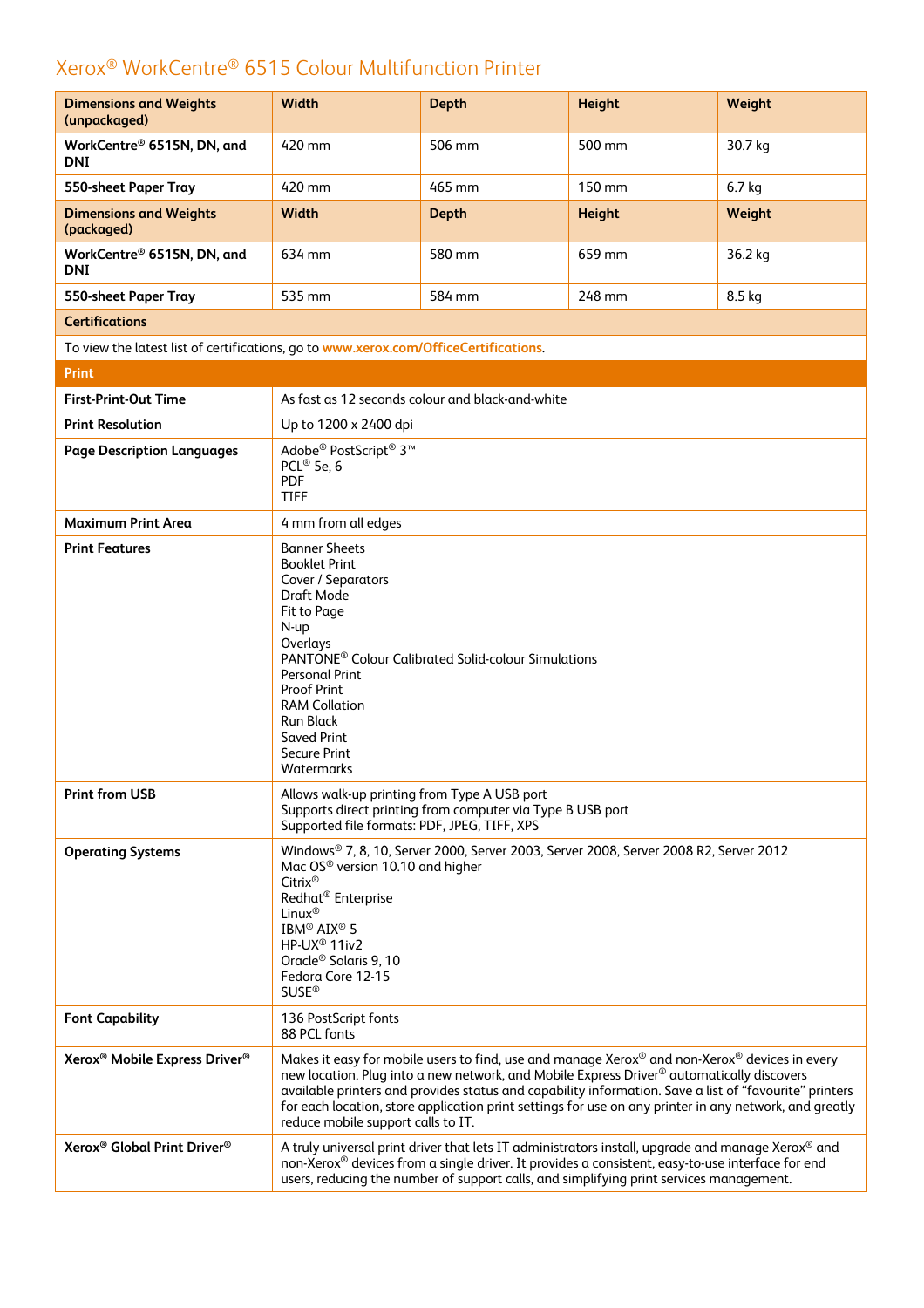| Copy                                 |                                                                                                                                                                                                                                                                                              |  |
|--------------------------------------|----------------------------------------------------------------------------------------------------------------------------------------------------------------------------------------------------------------------------------------------------------------------------------------------|--|
| <b>Document Scanner</b>              | Single-pass Duplex Automatic Document Feeder (DADF) with 50-sheet capacity                                                                                                                                                                                                                   |  |
| <b>Document Scanner Size</b>         | Platen: Up to A4<br>DADF: 216 x 356 mm                                                                                                                                                                                                                                                       |  |
| <b>Simplex Speed</b>                 | Black-and-White: Up to 21 cpm (copies per minute) A4 / 210 x 297 mm<br>Colour: Up to 13 cpm (copies per minute) A4 / 210 x 297 mm                                                                                                                                                            |  |
| <b>Duplex Speed</b>                  | Black-and-White: Up to 9 cpm (copies per minute) A4 / 210 x 297 mm<br>Colour: Up to 8 cpm (copies per minute) A4 / 210 x 297 mm                                                                                                                                                              |  |
| <b>First-Copy-Out Time</b>           | As fast as 12 seconds from the platen                                                                                                                                                                                                                                                        |  |
| Sides (input:output)                 | 1:1, 1:2, 2:2, and 2:1                                                                                                                                                                                                                                                                       |  |
| Quantity                             | 1 to 999                                                                                                                                                                                                                                                                                     |  |
| <b>Resolution</b>                    | Up to 600 x 600 dpi                                                                                                                                                                                                                                                                          |  |
| <b>Reduction/Enlargement</b>         | Variable zoom from 25 % to 400 % in 1 % increments                                                                                                                                                                                                                                           |  |
| Concurrency                          | Concurrent scanning and printing                                                                                                                                                                                                                                                             |  |
| <b>Copy Features</b>                 | <b>Automatic Background Suppression</b><br><b>Book Copying</b><br>Book Copying with Centre Erase<br>Collation<br><b>Darkness Control</b><br><b>Edge Erase</b><br><b>ID Card Copy</b><br><b>Image Shift</b><br>N-up<br>Original Type<br>Reduce/Enlarge (25%-400%)<br>Sample Copy<br>Sharpness |  |
|                                      |                                                                                                                                                                                                                                                                                              |  |
| Scan                                 |                                                                                                                                                                                                                                                                                              |  |
| Capability                           | Colour and Black-and-White                                                                                                                                                                                                                                                                   |  |
| Concurrency                          | Scan while the system is printing copy or network print jobs, or while it is transferring scan to<br>network or fax jobs                                                                                                                                                                     |  |
| <b>Input Speed - Black-and-White</b> | Scan up to 37 ipm - A4 / 210 x 297 mm                                                                                                                                                                                                                                                        |  |
| <b>Input Speed - Colour</b>          | Scan up to 21 ipm - A4 / 210 x 297 mm                                                                                                                                                                                                                                                        |  |
| Resolution                           | Optical - 600 x 600 dpi                                                                                                                                                                                                                                                                      |  |
| <b>Bit Depth</b>                     | 24-bit Colour / 8-bit Greyscale                                                                                                                                                                                                                                                              |  |
| Maximum Scan Area                    | Platen: Up to A4<br>Document Feeder: Up to 216 x 356 mm                                                                                                                                                                                                                                      |  |
| <b>Network Filing Protocol</b>       | <b>FTP</b><br><b>SMTP</b><br>SMB/SMB2                                                                                                                                                                                                                                                        |  |
| <b>File Formats</b>                  | <b>JPG</b><br>Single-page and Multi-page TIFF<br><b>PDF</b><br>Searchable PDF with integrated OCR                                                                                                                                                                                            |  |
| <b>Scan Driver Compatibility</b>     | <b>WIA</b><br><b>TWAIN</b>                                                                                                                                                                                                                                                                   |  |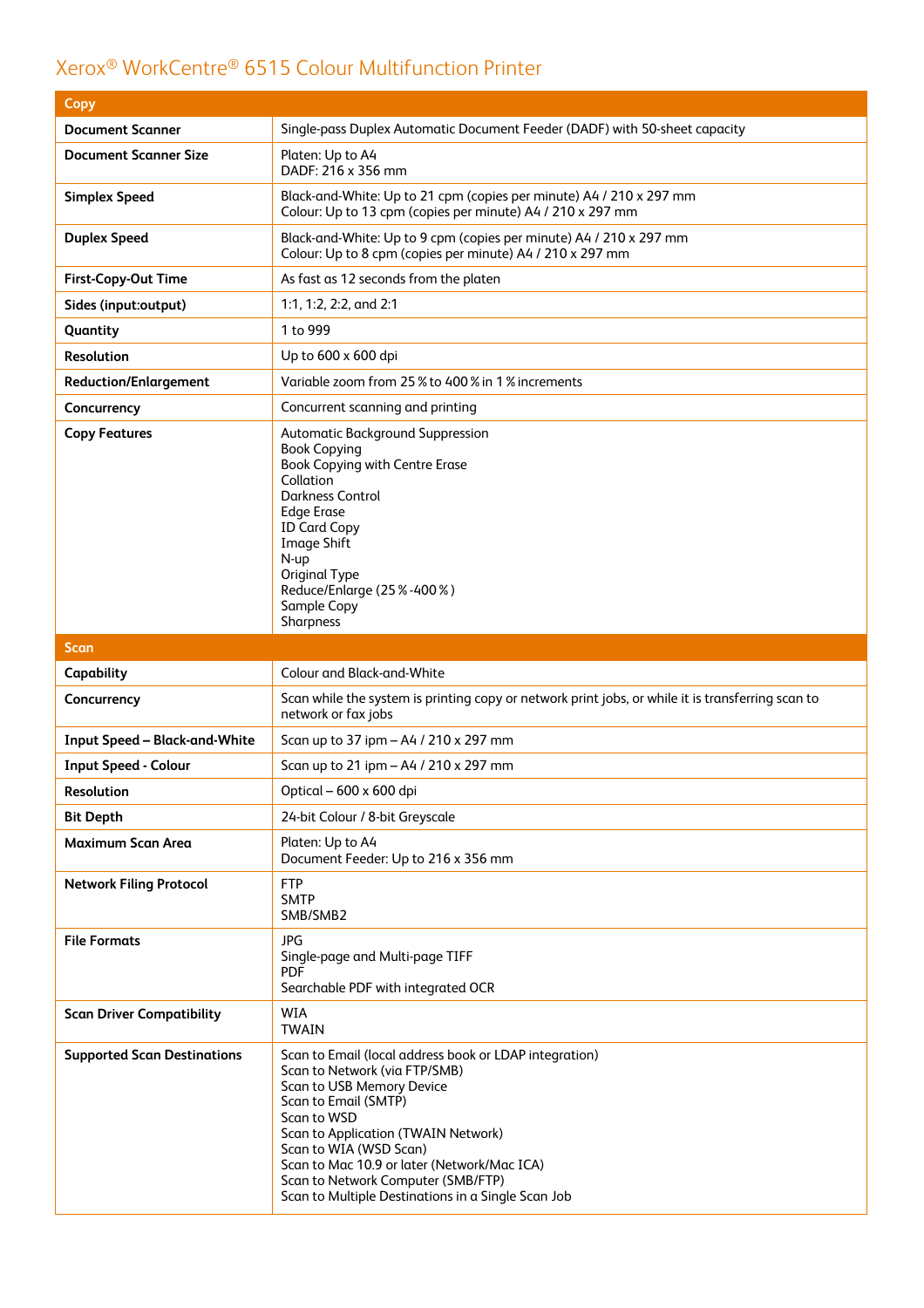| $Fax^4$                                                                                                          |                                                                                                                                                                                                                                                                                                                                                                                                                                                                                                                                                                                                                                                                                                             |
|------------------------------------------------------------------------------------------------------------------|-------------------------------------------------------------------------------------------------------------------------------------------------------------------------------------------------------------------------------------------------------------------------------------------------------------------------------------------------------------------------------------------------------------------------------------------------------------------------------------------------------------------------------------------------------------------------------------------------------------------------------------------------------------------------------------------------------------|
| <b>Fax Speed</b>                                                                                                 | 33.6 Kbps                                                                                                                                                                                                                                                                                                                                                                                                                                                                                                                                                                                                                                                                                                   |
| Memory                                                                                                           | 4 MB                                                                                                                                                                                                                                                                                                                                                                                                                                                                                                                                                                                                                                                                                                        |
| <b>Resolution</b>                                                                                                | Up to 400 x 400 dpi                                                                                                                                                                                                                                                                                                                                                                                                                                                                                                                                                                                                                                                                                         |
| Compression                                                                                                      | MH/MR/MMR/JBIG                                                                                                                                                                                                                                                                                                                                                                                                                                                                                                                                                                                                                                                                                              |
| <b>Fax Features</b>                                                                                              | Broadcast Sending (up to 200 destinations)<br>Delayed Start (up to 24 hours)<br>Fax Address Book (up to 200 speed dials)<br><b>Fax Forward to Email</b><br>Fax Forwarding and Local Print<br>Polling Receive<br>Reject Junk Fax<br>Secure Fax Receive                                                                                                                                                                                                                                                                                                                                                                                                                                                       |
| <b>Mobile Solutions and Mobile Device Apps</b>                                                                   |                                                                                                                                                                                                                                                                                                                                                                                                                                                                                                                                                                                                                                                                                                             |
| Apple <sup>®</sup> AirPrint <sup>®</sup>                                                                         | Print email, photos and important office documents directly from an Apple iPhone <sup>®</sup> or iPad <sup>®</sup> with<br>no drivers to install and no cables to connect. With AirPrint, an iPhone or iPad automatically<br>locates and connects to the AirPrint-enabled device over the office Wi-Fi network.                                                                                                                                                                                                                                                                                                                                                                                             |
| Google Cloud Print <sup>™</sup>                                                                                  | Google Cloud Print connects print devices to the web, enabling users to print the applications they<br>use every day from smartphones, tablets, Chromebook™ notebook computers and any other web-<br>connected device.                                                                                                                                                                                                                                                                                                                                                                                                                                                                                      |
| Mopria <sup>®</sup> Certified                                                                                    | Mopria certification ensures you can print wirelessly from your Mopria supported (Android) smart<br>phone, tablet and other mobile devices instantly and easily.                                                                                                                                                                                                                                                                                                                                                                                                                                                                                                                                            |
| Xerox <sup>®</sup> Print Service Plug-in for<br>Android <sup>™</sup> (Free at Google Play <sup>™</sup><br>Store) | The Xerox <sup>®</sup> Print Service Plug-in for Android KitKat (4.4 or greater) devices streamlines mobile<br>printing without third-party apps or additional print drivers. You can easily print photos, web pages<br>and documents when your mobile device is connected to printers or multifunction printers using a<br>wireless network. A robust print option set includes two-sided printing, stapling and secure code<br>release. A free download is available from the Google Play™ store.                                                                                                                                                                                                         |
| Xerox <sup>®</sup> Mobile Link App (Free at<br>Google Play™ Store and Apple®<br>App Store)                       | The Xerox <sup>®</sup> Mobile Link App allows you to scan, email and fax from your phone or tablet by<br>connecting with our multifunction printers and send data to and print data from cloud storage. It<br>is easy to create Mobile Link One-Touch Workflows between a mobile device and a multifunction<br>printer. Using a manual address or QR code identification for pairing, automatic device discovery<br>makes it easy to find and pair a mobile device with a nearby Xerox® multifunction printer.                                                                                                                                                                                              |
| Xerox <sup>®</sup> Wireless Print Solutions<br><b>Adapter (Optional)</b>                                         | The Xerox <sup>®</sup> Wireless Print Solutions Adapter seamlessly connects your Xerox <sup>®</sup> printer or MFP to<br>modern mobile and desktop workflows, regardless of your office environment. For more<br>information, visit www.xerox.com/WPSA.                                                                                                                                                                                                                                                                                                                                                                                                                                                     |
| Xerox <sup>®</sup> Workplace Suite and<br>Xerox <sup>®</sup> Workplace Cloud                                     | Xerox <sup>®</sup> Workplace Solutions boost productivity and reduce costs with a modular print<br>management and mobility solution. Control and manage your printer fleet while enabling mobile<br>productivity with simplified workflows, convenience and security - for any brand printer,<br>anywhere. Xerox <sup>®</sup> Workplace Solutions offer flexible license options to suit any size business with<br>the ability to scale as you grow.<br>• Xerox <sup>®</sup> Workplace Suite: On-site, your server<br>Xerox <sup>®</sup> Workplace Cloud: Simple setup, cloud administration<br>To learn more about the Xerox® Workplace Suite and Xerox® Workplace Cloud, visit<br>www.xerox.com/Mobility. |
| <b>Security</b>                                                                                                  |                                                                                                                                                                                                                                                                                                                                                                                                                                                                                                                                                                                                                                                                                                             |
| <b>Security Features</b>                                                                                         | Simultaneous HTTP and HTTPS support<br><b>IPsec</b><br>802.1x Authentication<br>S/MIME<br>IP Filtering<br><b>Secure Print</b><br>Secure Fax Receive<br>SNMP <sub>v3</sub><br>LDAP (SASL)<br><b>Network Authentication</b><br>Kerberos Authentication (Unix / Linux / Windows ADS)                                                                                                                                                                                                                                                                                                                                                                                                                           |
| <b>Paper Handling</b>                                                                                            |                                                                                                                                                                                                                                                                                                                                                                                                                                                                                                                                                                                                                                                                                                             |
| <b>Document Feeder</b>                                                                                           |                                                                                                                                                                                                                                                                                                                                                                                                                                                                                                                                                                                                                                                                                                             |
| Capacity <sup>5</sup>                                                                                            | Single-pass Duplex Automatic Document Feeder (DADF): 50 sheets                                                                                                                                                                                                                                                                                                                                                                                                                                                                                                                                                                                                                                              |
| <b>Sizes</b>                                                                                                     | Custom Sizes: 139.7 x 139.7 mm to 216 x 356 mm                                                                                                                                                                                                                                                                                                                                                                                                                                                                                                                                                                                                                                                              |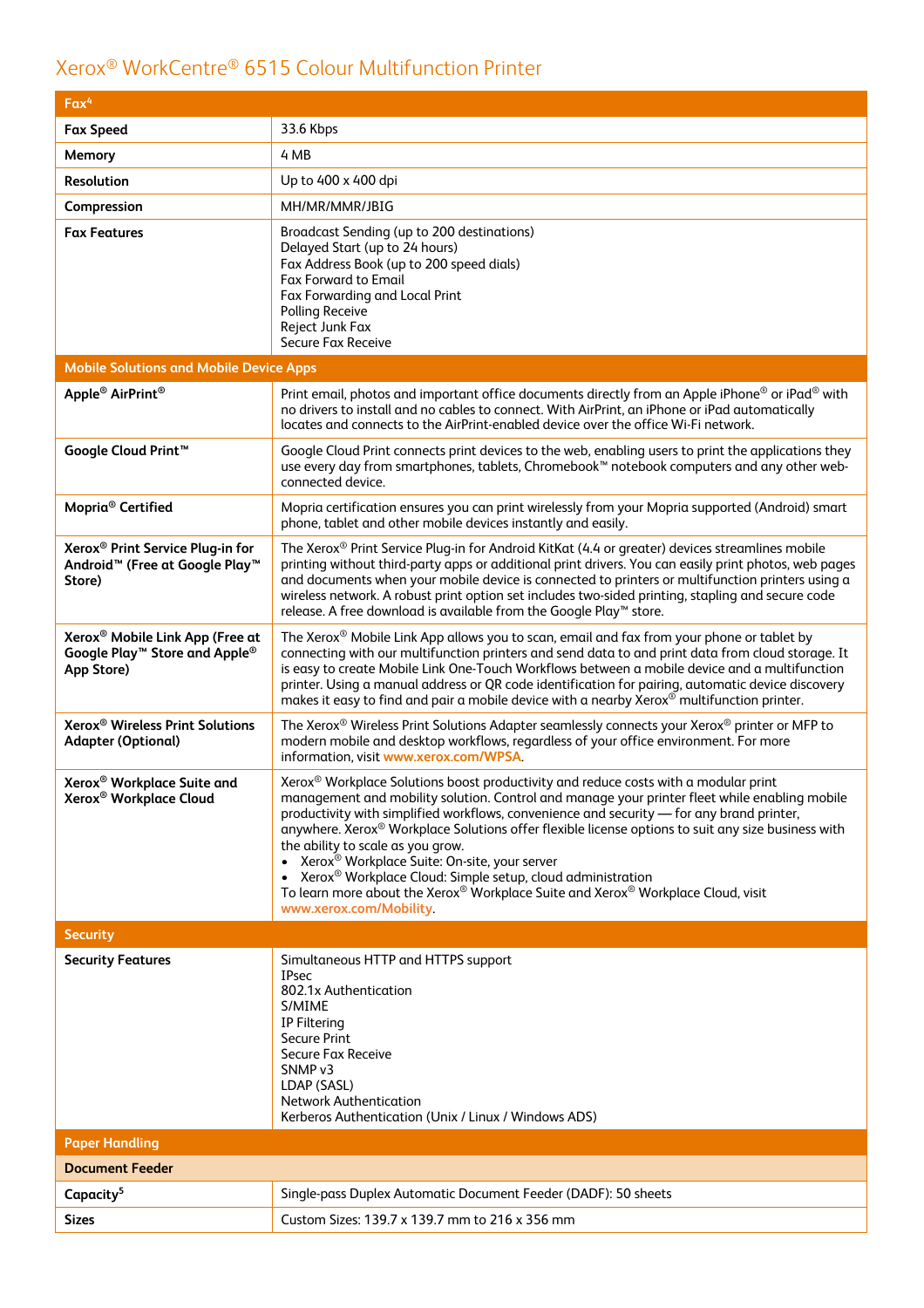| Weights                                     | 60 to 125 gsm                                                                                                                                                                                                  |          |  |
|---------------------------------------------|----------------------------------------------------------------------------------------------------------------------------------------------------------------------------------------------------------------|----------|--|
| <b>Bypass Tray</b>                          |                                                                                                                                                                                                                |          |  |
| Capacity <sup>5</sup>                       | 50 sheets                                                                                                                                                                                                      |          |  |
| <b>Sizes</b>                                | Custom Sizes: 76 x 127 mm to 216 x 356 mm                                                                                                                                                                      |          |  |
| Weights                                     | 60 to 220 gsm                                                                                                                                                                                                  |          |  |
| <b>Media Types</b>                          | Bond<br>Plain<br>Cardstock<br>Custom<br>Envelopes<br><b>Glossy Cardstock</b><br><b>Hole Punched</b><br>Labels<br>Letterhead<br>Lightweight Cardstock<br>Lightweight Glossy Cardstock<br>Preprinted<br>Recycled |          |  |
| Tray 1                                      |                                                                                                                                                                                                                |          |  |
| Capacity <sup>3</sup>                       | 250 sheets                                                                                                                                                                                                     |          |  |
| <b>Sizes</b>                                | Custom Sizes: 76 x 147 mm to 216 x 356 mm                                                                                                                                                                      |          |  |
| Weights                                     | 60 to 176 gsm                                                                                                                                                                                                  |          |  |
| <b>Media Types</b>                          | Bond<br>Plain<br>Cardstock<br>Custom<br><b>Glossy Cardstock</b><br>Hole Punched<br>Letterhead<br>Lightweight Cardstock<br>Lightweight Glossy Cardstock<br>Preprinted<br>Recycled                               |          |  |
| <b>Optional Tray 2</b>                      |                                                                                                                                                                                                                |          |  |
| Capacity <sup>5</sup>                       | 550 sheets                                                                                                                                                                                                     |          |  |
| <b>Sizes</b>                                | Custom Sizes: 76 x 191 mm to 216 x 356 mm                                                                                                                                                                      |          |  |
| Weights                                     | 60 to 176 gsm                                                                                                                                                                                                  |          |  |
| <b>Media Types</b>                          | Bond<br>Plain<br>Cardstock<br>Custom<br><b>Glossy Cardstock</b><br><b>Hole Punched</b><br>Letterhead<br>Lightweight Cardstock<br>Lightweight Glossy Cardstock<br>Preprinted<br>Recycled                        |          |  |
| <b>Total Capacity</b>                       |                                                                                                                                                                                                                |          |  |
| <b>Device Standard Capacity<sup>5</sup></b> | 300 sheets                                                                                                                                                                                                     |          |  |
| <b>Device Total Capacity<sup>5</sup></b>    | 850 sheets                                                                                                                                                                                                     |          |  |
| <b>Paper Output</b>                         |                                                                                                                                                                                                                |          |  |
| Output Capacity <sup>5</sup>                | 150 sheets                                                                                                                                                                                                     |          |  |
| <b>Automatic 2-sided</b>                    | <b>NA</b>                                                                                                                                                                                                      | Standard |  |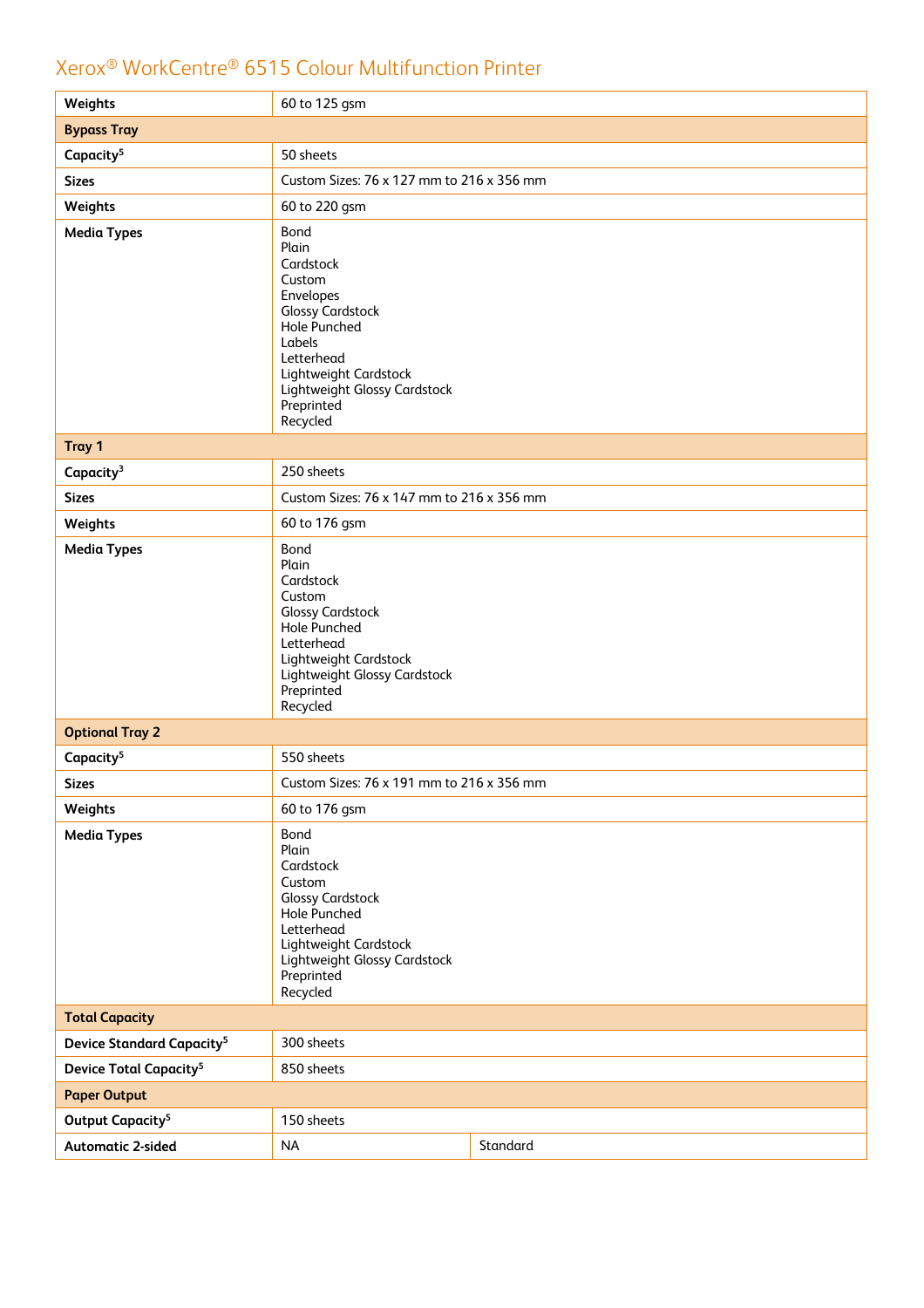| <b>Device Management</b>                                            |                                                                                                                                                                                                                                                                                                                                                                                                                                                                                            |  |
|---------------------------------------------------------------------|--------------------------------------------------------------------------------------------------------------------------------------------------------------------------------------------------------------------------------------------------------------------------------------------------------------------------------------------------------------------------------------------------------------------------------------------------------------------------------------------|--|
| <b>Network Protocols</b>                                            | TCP/IP: HTTP/HTTPS, IPP, LPR/LDP, Raw Socket Printing/Port 9100, IPv4/IPv6, WSD<br><b>SMB</b><br>SMTP, Secure SMTP<br>LDAP, Secure LDAP<br>Bonjour <sup>®</sup> / AirPrint <sup>®</sup><br><b>FTP</b><br>Most protocols not in use can be disabled                                                                                                                                                                                                                                         |  |
| <b>Administrative Protocols</b>                                     | DHCP, SNMP v2/3, WINS, DHCP Autonet, TLS, SNTP, MDNS                                                                                                                                                                                                                                                                                                                                                                                                                                       |  |
| Xerox <sup>®</sup> CentreWare <sup>®</sup> Web                      |                                                                                                                                                                                                                                                                                                                                                                                                                                                                                            |  |
|                                                                     | • A web-based server application for network administrators that permits web browser-based<br>device management from any workstation, whether running Windows or UNIX or any other<br>operating system<br>Works with any SNMP-managed printer from any manufacturer<br>$\bullet$<br>Provides help with device discovery and installations, health checks and troubleshooting,<br>and device upgrades, as well as basic accounting and asset management                                     |  |
| Xerox <sup>®</sup> Embedded Web Server - Integrated Device Web Page |                                                                                                                                                                                                                                                                                                                                                                                                                                                                                            |  |
| <b>Device Status</b>                                                | Web server embedded<br><b>Tray Status / Contents</b><br><b>Consumables Status</b><br><b>Billing / Usage</b><br>٠<br>• Quick Links                                                                                                                                                                                                                                                                                                                                                          |  |
| <b>Job Submission</b>                                               | Print-ready files (PS, PCL®, PDF, XPS, JPEG)                                                                                                                                                                                                                                                                                                                                                                                                                                               |  |
| <b>Device Administration</b>                                        | Allows simple, remote installation setting of configuration options and management of the device.                                                                                                                                                                                                                                                                                                                                                                                          |  |
| <b>Browsers</b>                                                     | Microsoft <sup>®</sup> Internet Explorer 11<br>Microsoft Edge <sup>™</sup> 38<br>Mozilla <sup>™</sup> Firefox <sup>®</sup> 48<br>Apple <sup>®</sup> Safari <sup>®</sup> 9.1<br>Google Chrome <sup>™</sup> 52                                                                                                                                                                                                                                                                               |  |
| <b>Remote Print Services</b>                                        |                                                                                                                                                                                                                                                                                                                                                                                                                                                                                            |  |
| Xerox <sup>®</sup> Automated Meter<br><b>Readings (AMR)</b>         | Automates the process of collecting and submitting meter reads for tracking and billing of Xerox®<br>device usage. Eliminates the need for time-consuming end-user involvement and ensures that<br>meter reads are submitted to Xerox on time.                                                                                                                                                                                                                                             |  |
| Xerox <sup>®</sup> Automatic Supplies<br><b>Replenishment (ASR)</b> | Automatically orders supplies for Xerox® output devices based on actual usage, eliminating the<br>need to manually manage supplies inventory.                                                                                                                                                                                                                                                                                                                                              |  |
| Troubleshooting and<br><b>Diagnostic Support</b>                    | Offers a fast (and free) way to resolve potential issues and receive assistance and automate the<br>troubleshooting / repair process. Diagnostic data is sent to Xerox, allowing for problems to be<br>solved faster with increased uptime.                                                                                                                                                                                                                                                |  |
| <b>What's In The Box</b>                                            |                                                                                                                                                                                                                                                                                                                                                                                                                                                                                            |  |
|                                                                     | WorkCentre <sup>®</sup> 6515 Colour Multifunction Printer<br>Standard Capacity Print cartridge: One of each Cyan, Magenta, Yellow): 1,000 print capacity <sup>6</sup> ;<br>$\bullet$<br>Black: 1,500 print capacity <sup>6</sup><br>• Software and Documentation CD (with User Manual, Quick Install Guide, Safety, Regulatory,<br>Recycling and Disposal Guides, Print Drivers, and Warranty Statement)<br><b>Installation Guide</b><br>٠<br>Quick Use Guides<br>Power Cord<br>• Fax Cord |  |